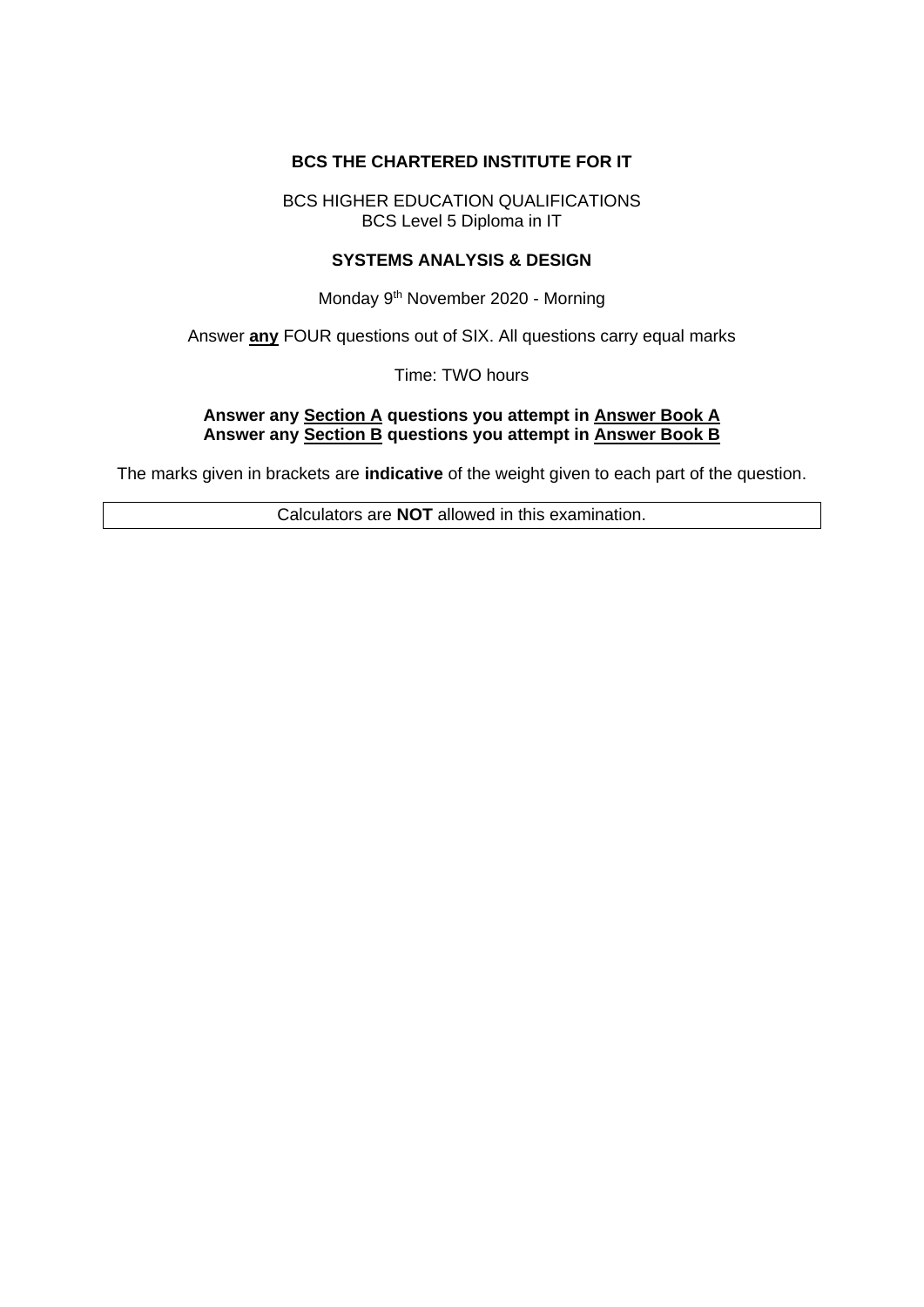## **Case Study for both sections A and B**

The 'Sweet Treat' company is a small, independent business that sells exotic sweets and cakes to the public. The proprietor is very keen on baking and specialises in making homemade sweets and cakes for sale in the shop. As well as making much of the confectionery sold in the shop, the proprietor also buys sweets and some cakes from suppliers to increase the range of products for sale.

At the end of each day the proprietor reviews the sales of the homemade items. He then decides how many sweets and cakes to make for the next day. This is also partly to replenish any stock that needs to be bought from suppliers and to keep track of the sales. Once a week the proprietor checks the stock to dispose of anything that is past its 'use by' date. He also checks to see if any raw ingredients for the homemade products, or any premade sweets and cakes need to be ordered from the suppliers.

The proprietor orders supplies on a 'Cash On Delivery' basis, so all deliveries are paid for immediately.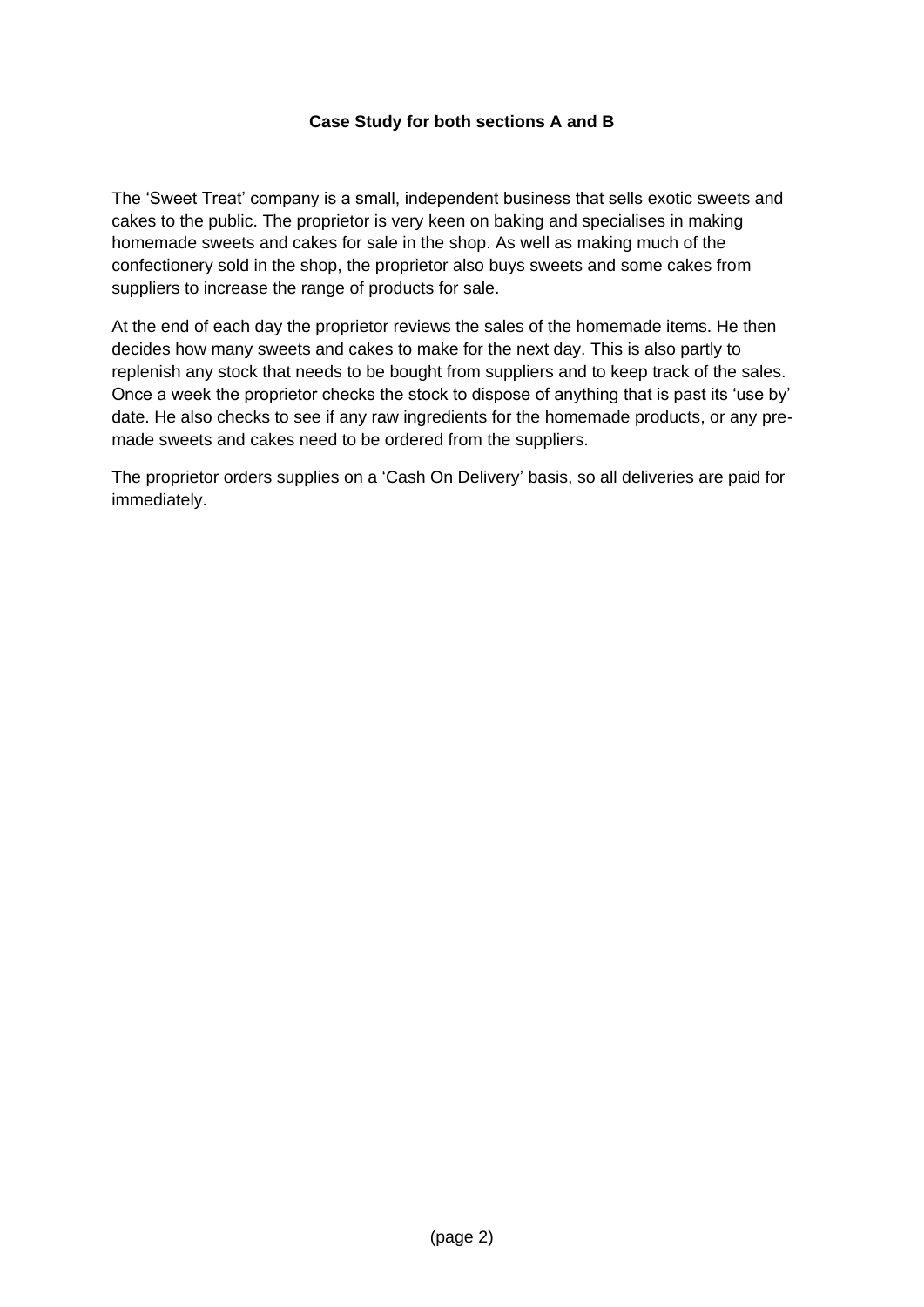## **Section A Answer Section A questions in Answer Book A**

# **A1.**

- a) Identify the processes and data stores you would include on a top-level **Data Flow Diagram** (DFD) for the Sweet Treat Company. You do **NOT** need to draw the DFD. **(10 marks)**
- b) What is the difference between a logical DFD and a physical DFD and how are these used in structured systems development?

**(10 marks)**

c) What is pseudocode and how is it used during process modelling with DFDs?  **(5 marks)**

# **A2.**

a) What is a Use Case Diagram? Illustrate your answer by developing a simple Use Case Diagram for the Sweet Treat Company.

**(10 marks)**

b) What should be included in a Use Case Description during Use Case Elaboration? Select **ONE** of the Use Cases in your diagram and explain how it would be documented in a Use Case Description.

**(10 marks)**

 **(5 marks)**

c) How might Use Cases be used in systems testing?

## **A3.**

a) What is the difference between horizontal and vertical prototyping?

Illustrate your answer by referring to ways in which a system for the Sweet Treat Company might be developed.

### **(10 marks)**

b) What is the difference between throwaway and evolutionary prototyping?

Illustrate your answer by referring to the role these approaches might play in the development of a system for the Sweet Treat Company.

#### **(9 marks)**

c) Identify **THREE** possible disadvantages of adopting a prototyping approach to systems development.

 **(6 marks) [Turn Over]**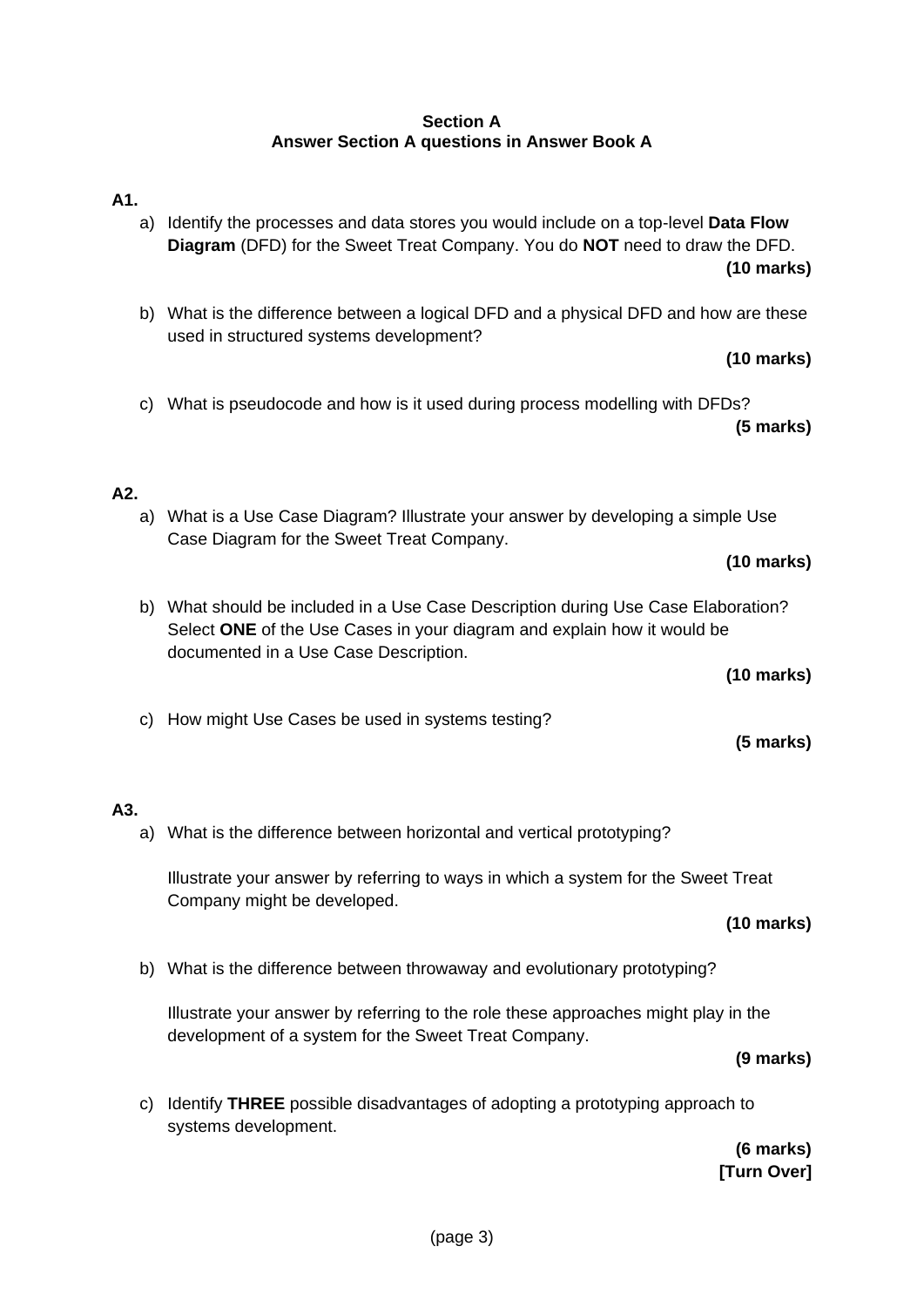### **Section B Answer Section B questions in Answer Book B**

### **B4.**

a) The table below shows an example of a list of supplier orders created by the 'Sweet Treat' company described in the scenario:

| Order no:<br>C <sub>5</sub> | Order date:          | Order total:            | Supplier no:        | <b>Supplier name:</b> |
|-----------------------------|----------------------|-------------------------|---------------------|-----------------------|
|                             | <b>Product code:</b> | <b>Product</b><br>name: |                     |                       |
|                             | <b>Product code:</b> | <b>Product</b><br>name: |                     |                       |
|                             |                      | .                       | .                   |                       |
| Order no:<br>C8             | Order date:          | Order total:            | Supplier no:        | <b>Supplier name:</b> |
|                             | <b>Product code:</b> | <b>Product</b><br>name: |                     |                       |
|                             |                      | .                       |                     |                       |
| Order no:<br>C9             | Order date:          | Order total:            | <b>Supplier no:</b> | <b>Supplier name:</b> |
|                             | <b>Product code:</b> | <b>Product</b><br>name: |                     |                       |
|                             |                      |                         |                     |                       |

Normalise the table to produce a set of relations in the Third Normal Form. You must show all your working explaining each step. You may assume that each product is provided by one supplier. State any further assumptions you made.

### **(18 marks)**

b) Draw an **Entity Relationship Diagram** (ERD) based on the relations identified in part a).

 **(7 marks)**